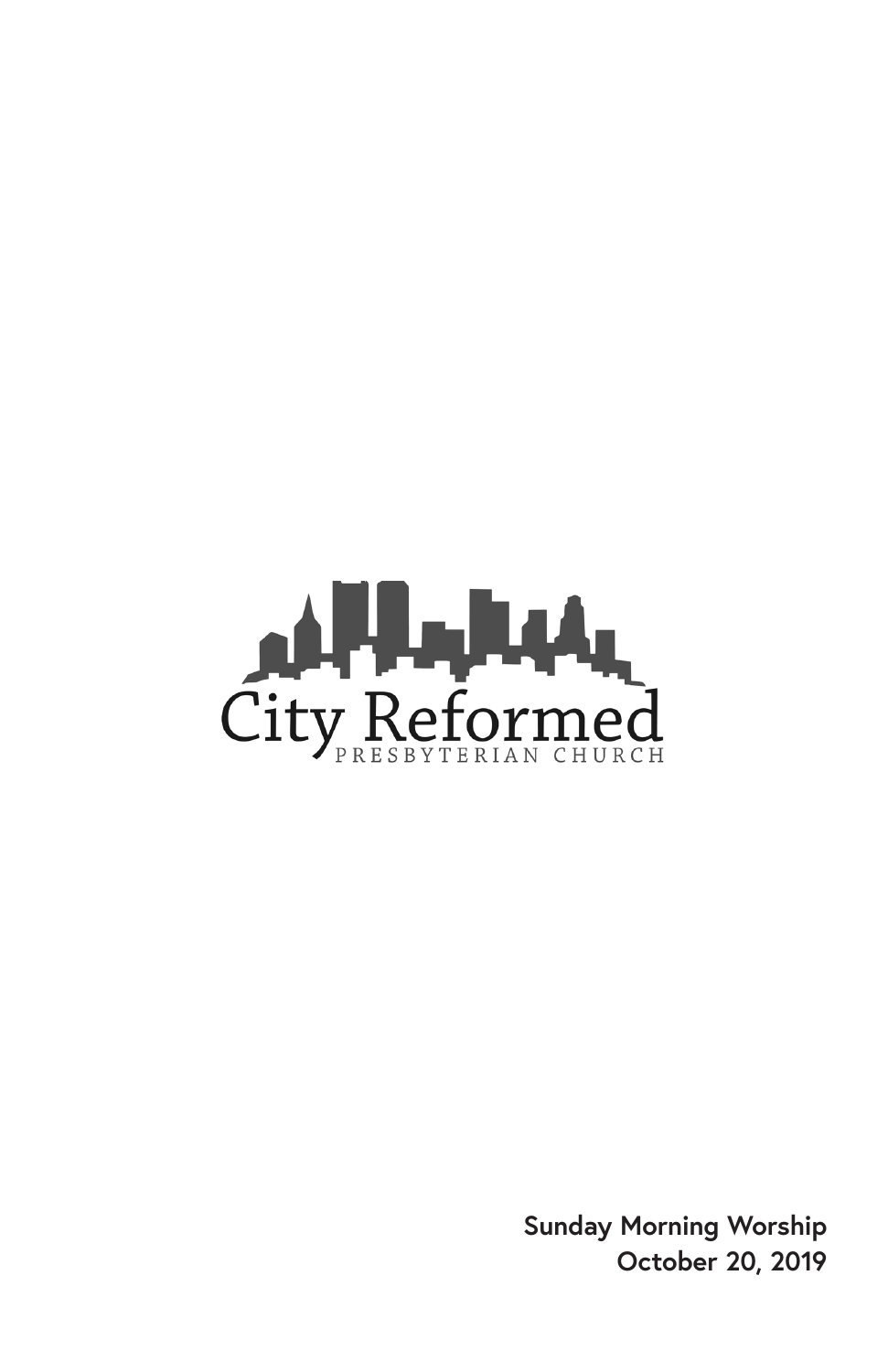#### **Welcome to City Reformed Presbyterian Church**

We are glad to have you join us for worship today. Please stop by the Welcome Table in the foyer - we would love to meet you! If you would like more information, please fill out one of the info cards on the table, refer to our print newsletter, *City This Month,* or visit our website: **cityreformed.org**.

### **Reflections**

A new commandment I give to you, that you love one another: just as I have loved you, you also are to love one another. By this all people will know that you are my disciples, if you have love for one another.

- Jesus (Gospel of John, chapter 13)

*Please speak to an usher or greeter if you have any questions about the nursery and children's programs.*

- *• There is a nursery for children infant 3 during the service.*
- *• Cry Room space is available during the service off the foyer and Board Room.*
- *• Children's bulletins are available at the side table for those staying in service.*
- *• During the sermon, children 4 7 are invited to continue their worship at Children's Church.*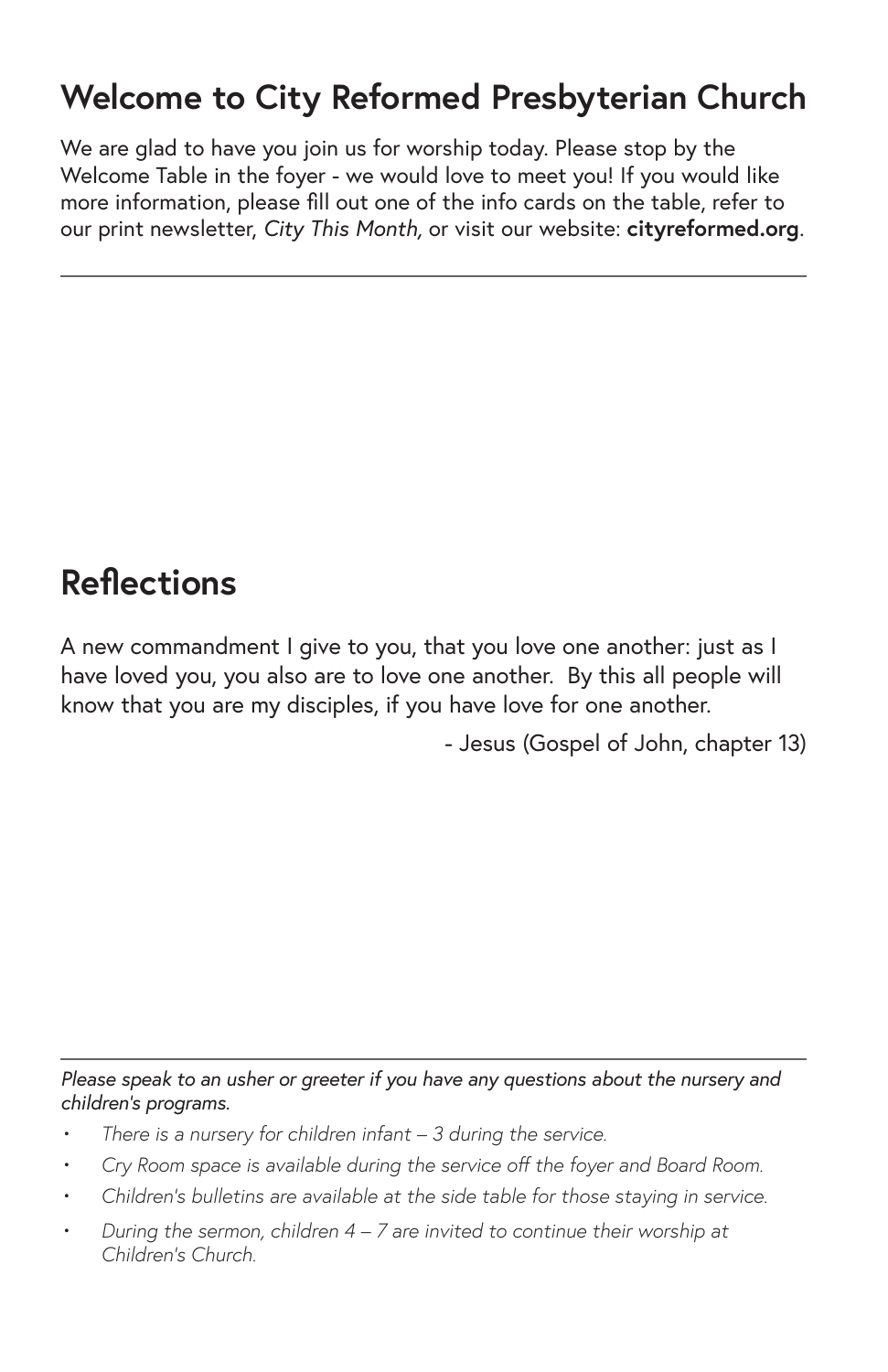# **Worship Service**

**City Reformed Presbyterian Church** Sunday Morning Worship – October 20, 2019 Presider: Reverend Matt Koerber

#### **Call to Worship: Isaiah 2:2-5**

*Please stand for the Call to Worship if you are able.*

- Leader It shall come to pass in the latter days that the mountain of the house of the LORD shall be established as the highest of the mountains, and shall be lifted up above the hills; and all the nations shall flow to it.
- **People And many peoples shall come, and say: "Come, let us go up to the mountain of the Lord, to the house of the God of Jacob, that he may teach us his ways and that we may walk in his paths." For out of Zion shall go forth the law, and the word of the Lord from Jerusalem.**
- Leader He shall judge between the nations, and shall decide disputes for many peoples; and they shall beat their swords into plowshares, and their spears into pruning hooks; nation shall not lift up sword against nation, neither shall they learn war anymore.
- **People O house of Jacob, come, let us walk in the light of the Lord.**

### **Prayer of Invocation**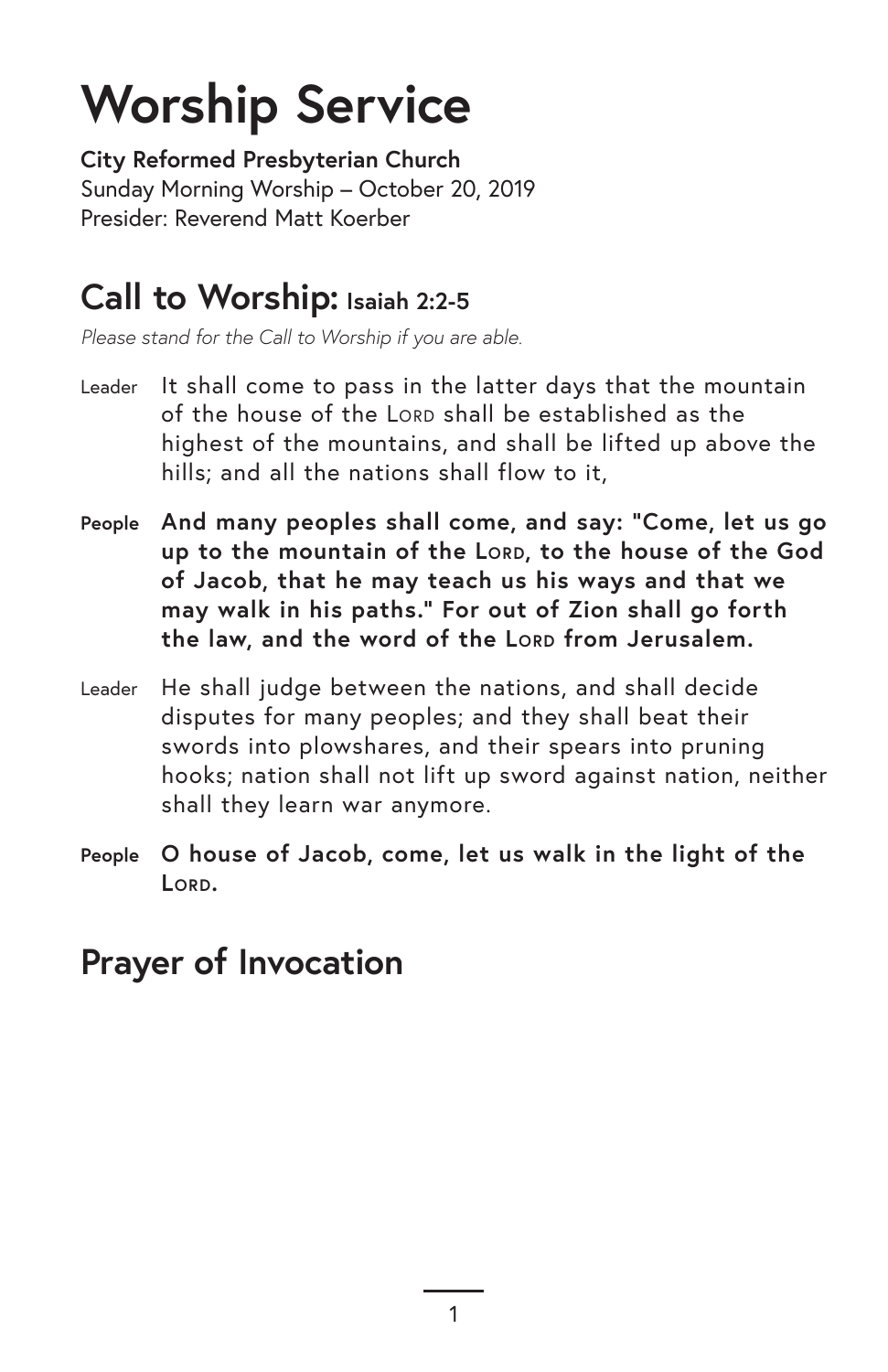#### **Endless Light**

*(Words & Music: Karl Cashwell & Dean Ussher 2011)*

From the highest throne to the earth below You laid down Your life for the likes of us Great is the love of the Saviour

From a wounded heart to a life made whole Every human heart will declare as one Great is the love of the Saviour

*Lord of endless light Let Your glory shine forever All the earth All the earth will sing Your praise*

*Hope of every heart Let Your Name be lifted higher All our hearts All our hearts will sing Your praise*

From the mountain heights to the valleys low All created things given life to show Jesus we live for Your glory

From the rising sun to the still of night Every waking moment for Your delight Jesus we live for Your glory

God be exalted God be exalted in everything We live for Your glory Live for Your glory (Repeat)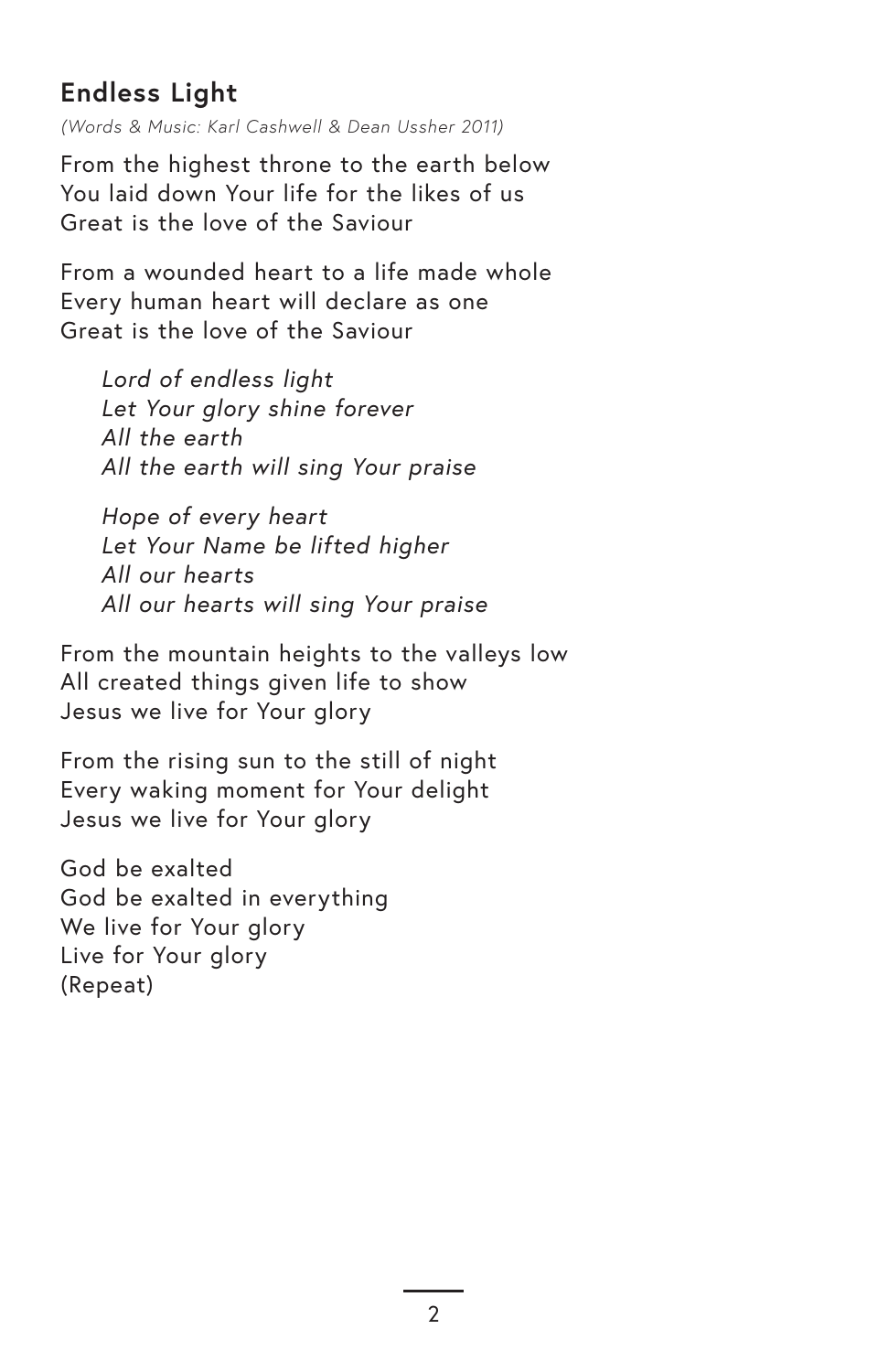#### **Before the Throne of God Above**

*(Words: Charitie Lees Bancroft; Music: Vikki Cook 1997)*

Before the throne of God above, I have a strong, a perfect plea, A great High Priest whose name is Love, Who ever lives and pleads for me. My name is graven on His hands, My name is written on His heart: I know that while in Heav'n He stands No tongue can bid me thence depart, No tongue can bid me thence depart.

When Satan tempts me to despair, And tells me of the guilt within, Upward I look and see Him there Who made an end to all my sin. Because the sinless Savior died, My sinful soul is counted free; For God the Just is satisfied To look on Him and pardon me, To look on Him and pardon me.

Behold Him there! The risen Lamb, My perfect, spotless righteousness; The great unchangeable I AM, The King of glory and of grace! One with Himself, I cannot die, My soul is purchased with His blood; My life is hid with Christ on high, With Christ, my Savior and my God, With Christ, my Savior and my God.

#### **Scripture Reading: John 13:1, 12-15**

*(continued on next page)*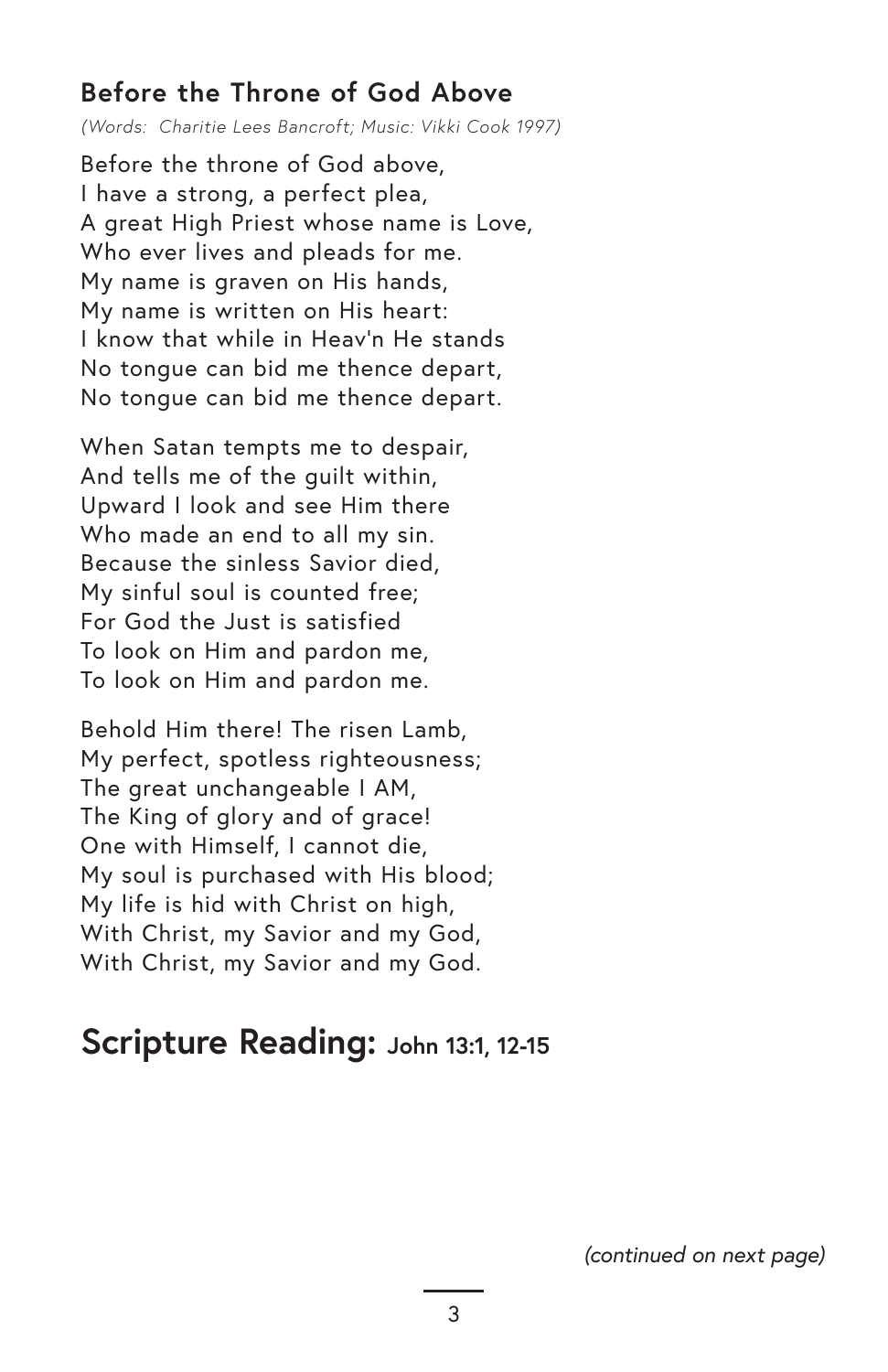#### **Hide Away in the Love of Jesus**

*(Melody & Lyrics: Steve & Vikki Cook 2008)*

Come weary saints though tired and weak, Hide away in the love of Jesus. Your strength will return by His quiet streams, Hide away in the love of Jesus.

Come wand'ring soul and find your home, Hide away in the love of Jesus. He offers the rest that you yearn to know, Hide away in the love of Jesus.

*Hear Him calling your name. See the depths of His love in the wounds of His grace, Hide away. Hide away.*

Come guilty ones weighed down with sin. Hide away in the love of Jesus. The freedom you long for is found in Him, Hide away in the love of Jesus.

Come hopeless hearts, do not despair, Hide away in the love of Jesus. For ten-thousand joys await you there, Hide away in the love of Jesus.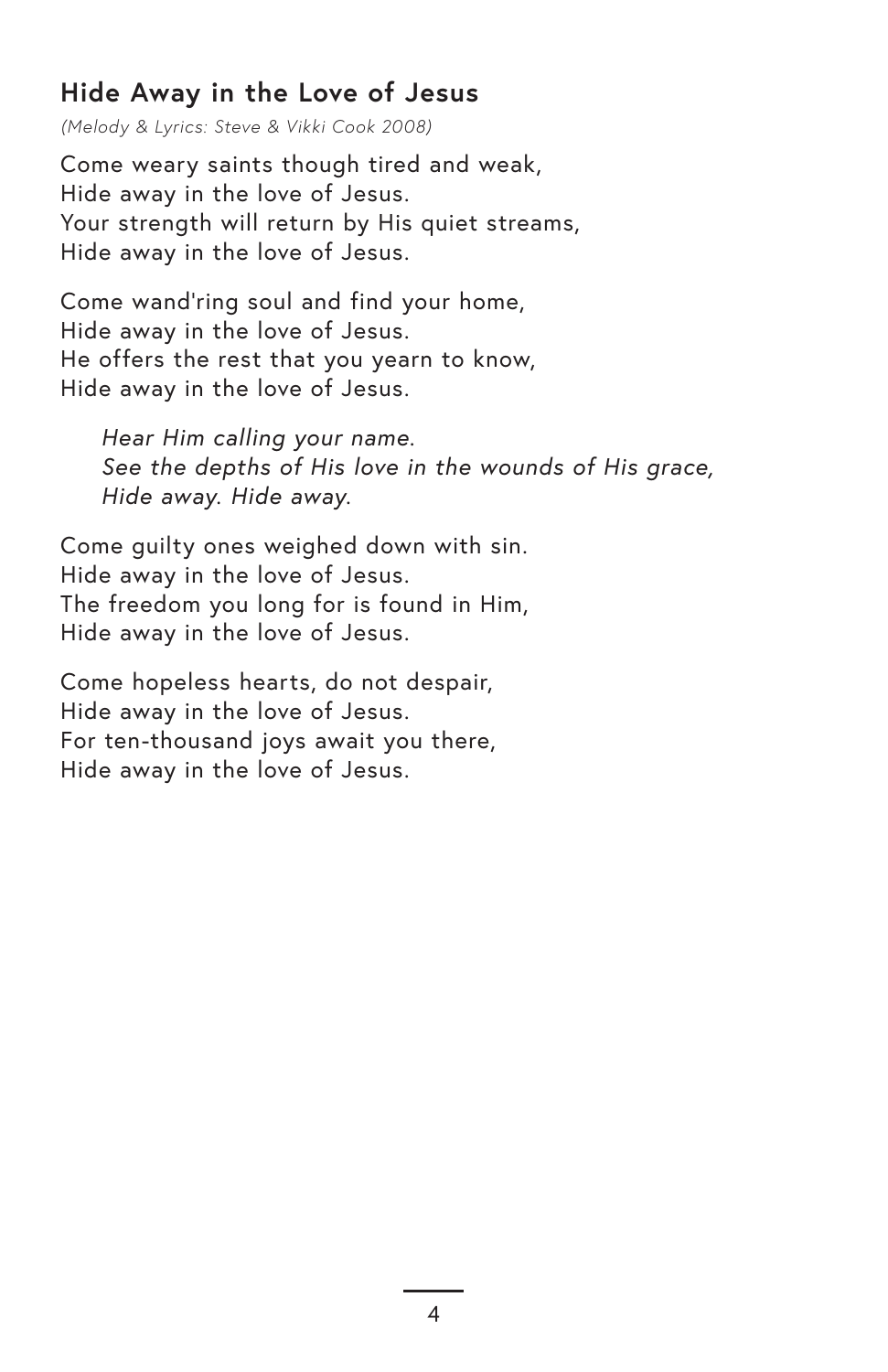#### **Call to Confession: Ephesians 4:31-5:1**

Let all bitterness and wrath and anger and clamor and slander be put away from you, along with all malice. Be kind to one another, tenderhearted, forgiving one another, as God in Christ forgave you. Therefore be imitators of God, as beloved children.

# **Prayer of Confession**

**Triune God, You are perfectly one, though three persons. You call us to be one body made up of many members. We are prone to divide, to promote ourselves, to venerate the strong and powerful, and to dismiss the weak and lowly. Father, forgive us. Jesus, thank you for breaking your body to establish and unite your church in love. Thank you that in you we have a unity that transcends all earthly boundaries. Thank you for the love and care you show to the weak, the humble, and the broken. Holy Spirit, help us to see and appreciate your work in others, honoring them more highly than ourselves. Remove our stony, self-centered hearts and give us hearts of flesh that love one another, despite our weaknesses and sins. Unite us by our Savior's work on the cross. Amen.** 

# **Silent Confession**

#### **Assurance of Pardon: Ephesians 5:2**

...walk in love, as Christ loved us and gave himself up for us, a fragrant offering and sacrifice to God.

**Testimony: Ashley Reid Jiménez**

#### **Corporate Prayer**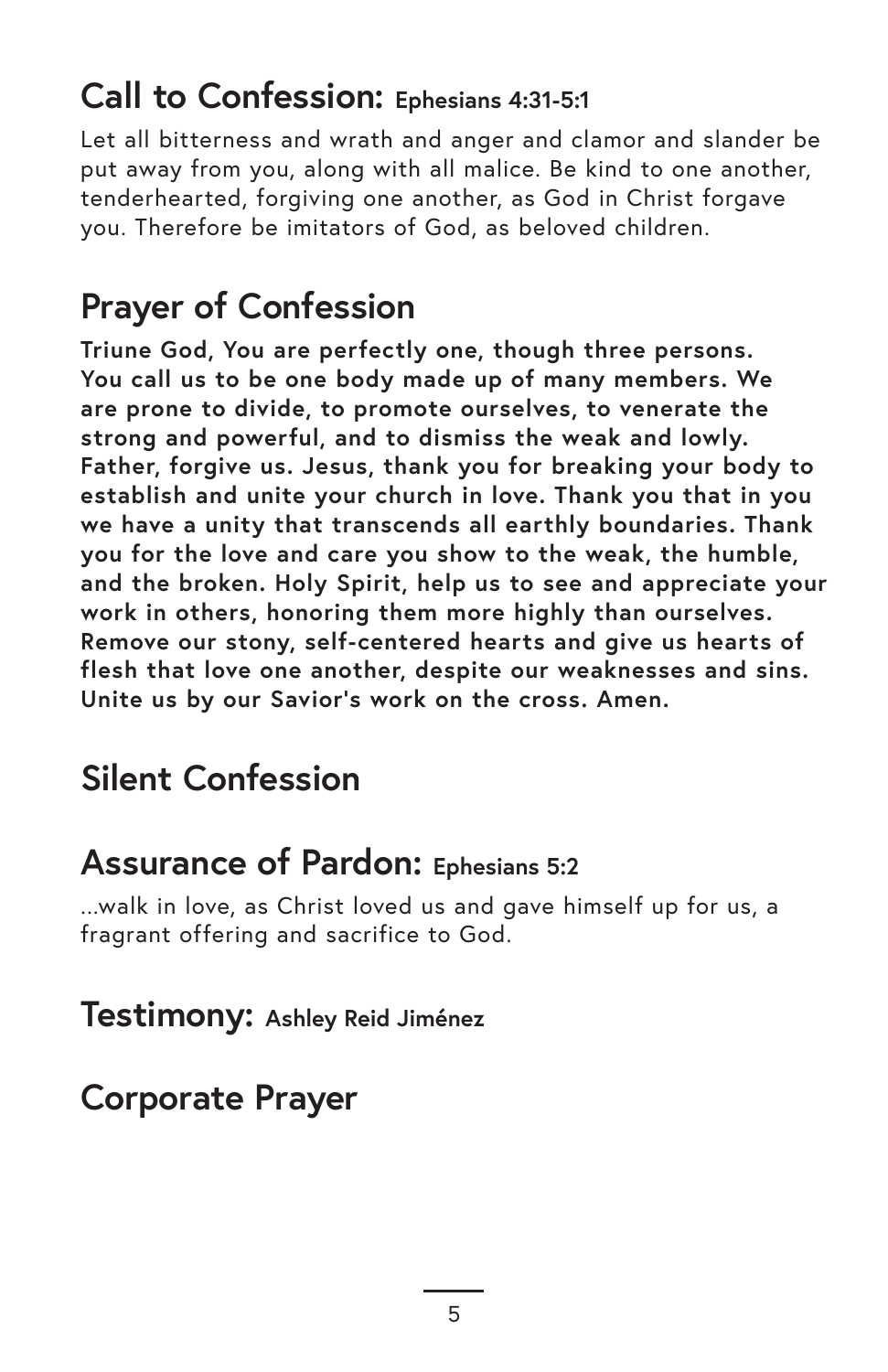# **Song of Renewal**

*As offering bags are passed, we ask that members and regular attendees consider contributing as an act of worship. Those who are not a regular part of our church are not expected to participate.*

#### **In Christ Alone**

*(Words & Music: Keith Getty & Stuart Townend 2001)*

In Christ alone my hope is found He is my light my strength my song This Cornerstone this solid ground Firm through the fiercest drought and storm What heights of love what depths of peace When fears are stilled when strivings cease My Comforter my all in all Here in the love of Christ I stand

In Christ alone who took on flesh Fullness of God in helpless Babe This gift of love and righteousness Scorned by the ones He came to save 'Til on that cross as Jesus died The wrath of God was satisfied For ev'ry sin on Him was laid Here in the death of Christ I live

There in the ground His body lay Light of the world by darkness slain Then bursting forth in glorious day Up from the grave He rose again And as He stands in victory Sin's curse has lost its grip on me For I am His and He is mine Bought with the precious blood of Christ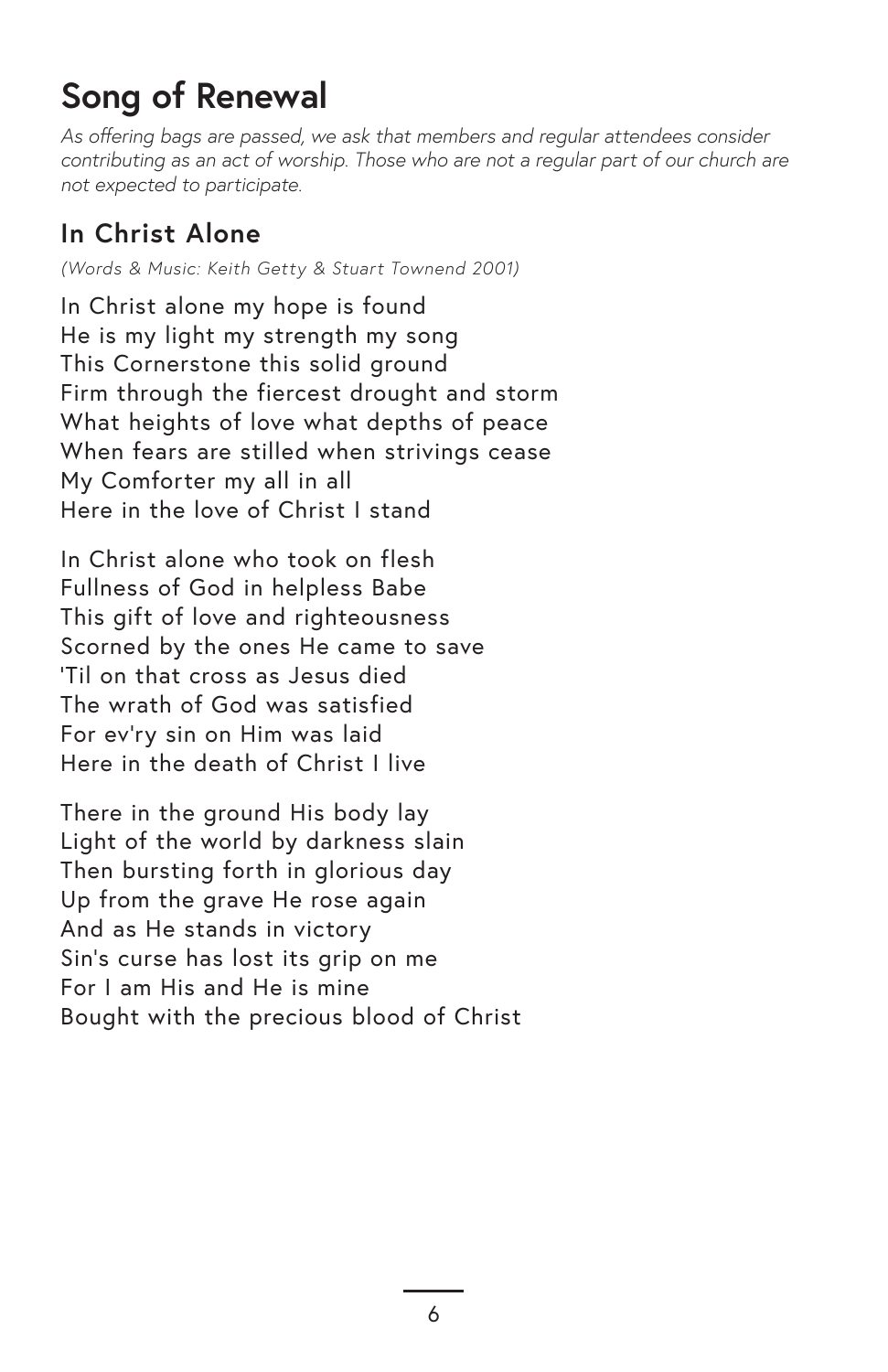No guilt in life no fear in death This is the pow'r of Christ in me From life's first cry to final breath Jesus commands my destiny No pow'r of hell no scheme of man Can ever pluck me from His hand 'Til He returns or calls me home Here in the pow'r of Christ I'll stand

# **Pastoral Prayer**

*At this time, children ages 4-7 are invited to continue their worship at Children's Church. The leaders will bring the children to children's church and then back to the worship service after the sermon.*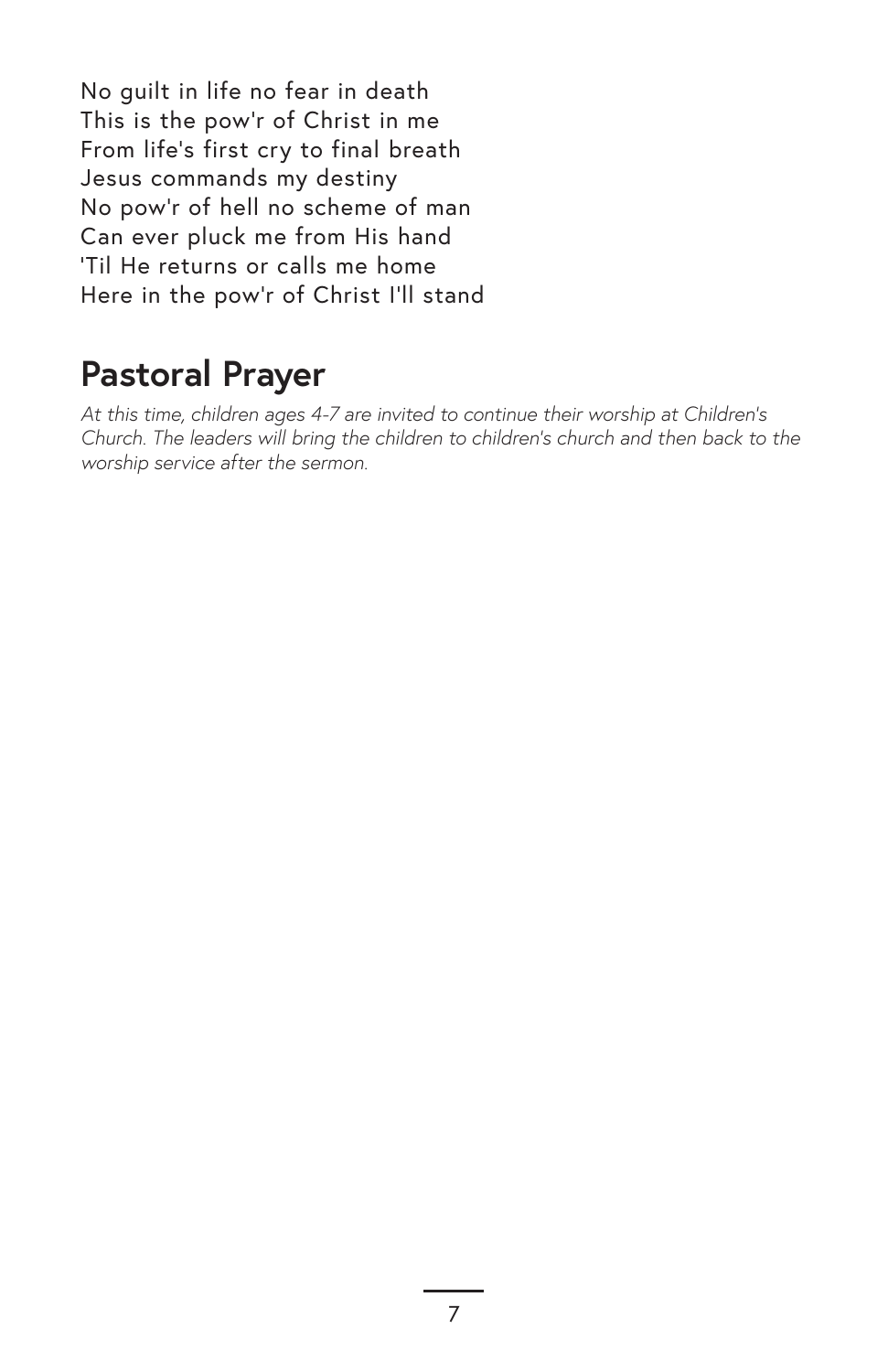#### **Sermon: Ephesians 3:20-4:3**

**"Chopped"** - Reverend Lance Lewis

Now to him who is able to do far more abundantly than all that we ask or think, according to the power at work within us, <sup>21</sup>to him be glory in the church and in Christ Jesus throughout all generations, forever and ever. Amen.

4:1I therefore, a prisoner for the Lord, urge you to walk in a manner worthy of the calling to which you have been called, 2 with all humility and gentleness, with patience, bearing with one another in love, <sup>3</sup>eager to maintain the unity of the Spirit in the bond of peace.

Leader This is the Word of the Lord.

**People Thanks be to God.**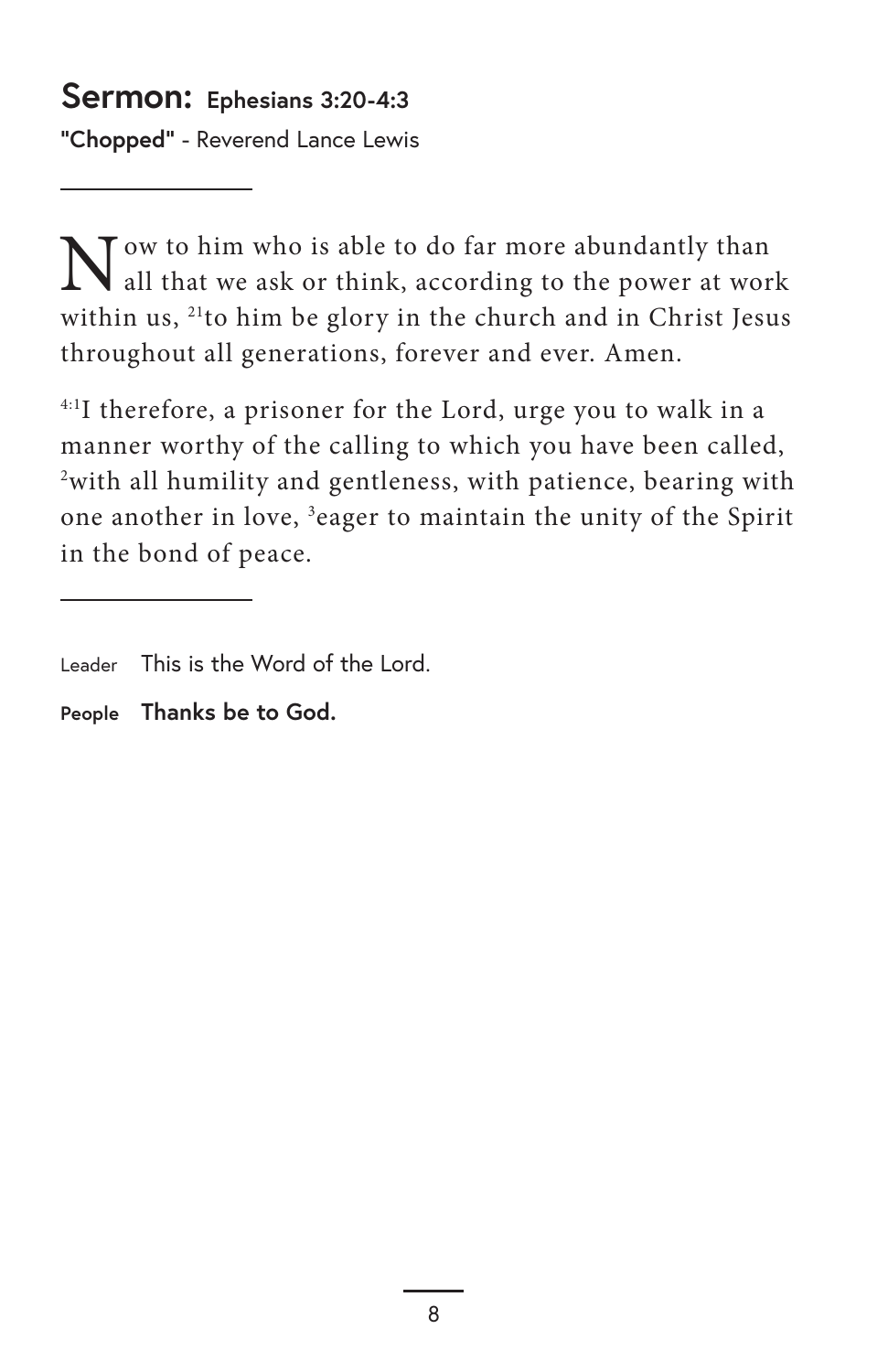# **Additional Scripture**

John 17:20-21 / "I do not ask for these only, but also for those who will believe in me through their word, that they may all be one, just as you, Father, are in me, and I in you, that they also may be in us, so that the world may believe that you have sent me."

Acts 17:24-27 / The God who made the world and everything in it, being Lord of heaven and earth, does not live in temples made by man, nor is he served by human hands, as though he needed anything, since he himself gives to all mankind life and breath and everything. And he made from one man every nation of mankind to live on all the face of the earth, having determined allotted periods and the boundaries of their dwelling place, that they should seek God, and perhaps feel their way toward him and find him.

#### **Scriptural Response: Mark 12:28-31**

- Leader And one of the scribes came up and heard them disputing with one another, and seeing that he answered them well, asked him, "Which commandment is the most important of all?"
- **People Jesus answered, "The most important is, 'Hear, O Israel: The Lord our God, the Lord is one. And you shall love the Lord your God with all your heart and with all your soul and with all your mind and with all your strength.' The second is this: 'You shall love your neighbor as yourself.' There is no other commandment greater than these."**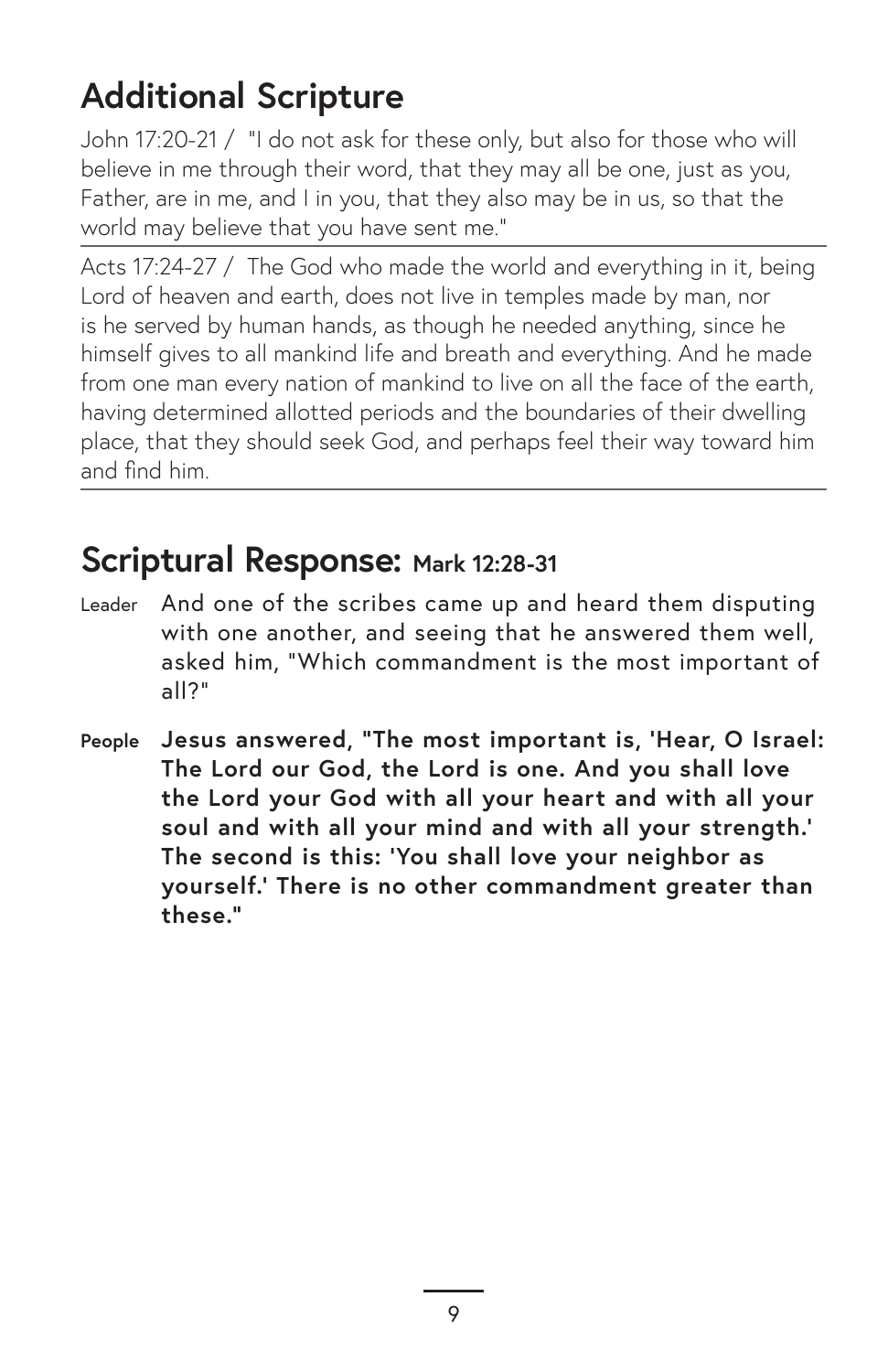# **Songs of Thanksgiving**

*Please stand for the final songs if you are able.*

#### **All Things New**

*(Words: Horatius Bonar 1779, David & Daniel Snoke 2018; Music: Clint Wells 2009)*

Come Lord and tarry not Bring the long-looked-for day O why these years of waiting here These ages of delay?

Come for your saints still wait Daily ascends their sigh The Spirit and the Bride say, "Come;" Do you not hear our cry?

> *O come and make all things new Come and make all things new Come and make all things new Build up this broken earth Come and make all things new All things new*

Come for creation groans Impatient while you stay Worn out in labor pains of hope Still bound by earth's decay

Come for love waxes cold Its steps are faint and slow Our faith is pressed by unbelief Hope's lamp burns dim and low